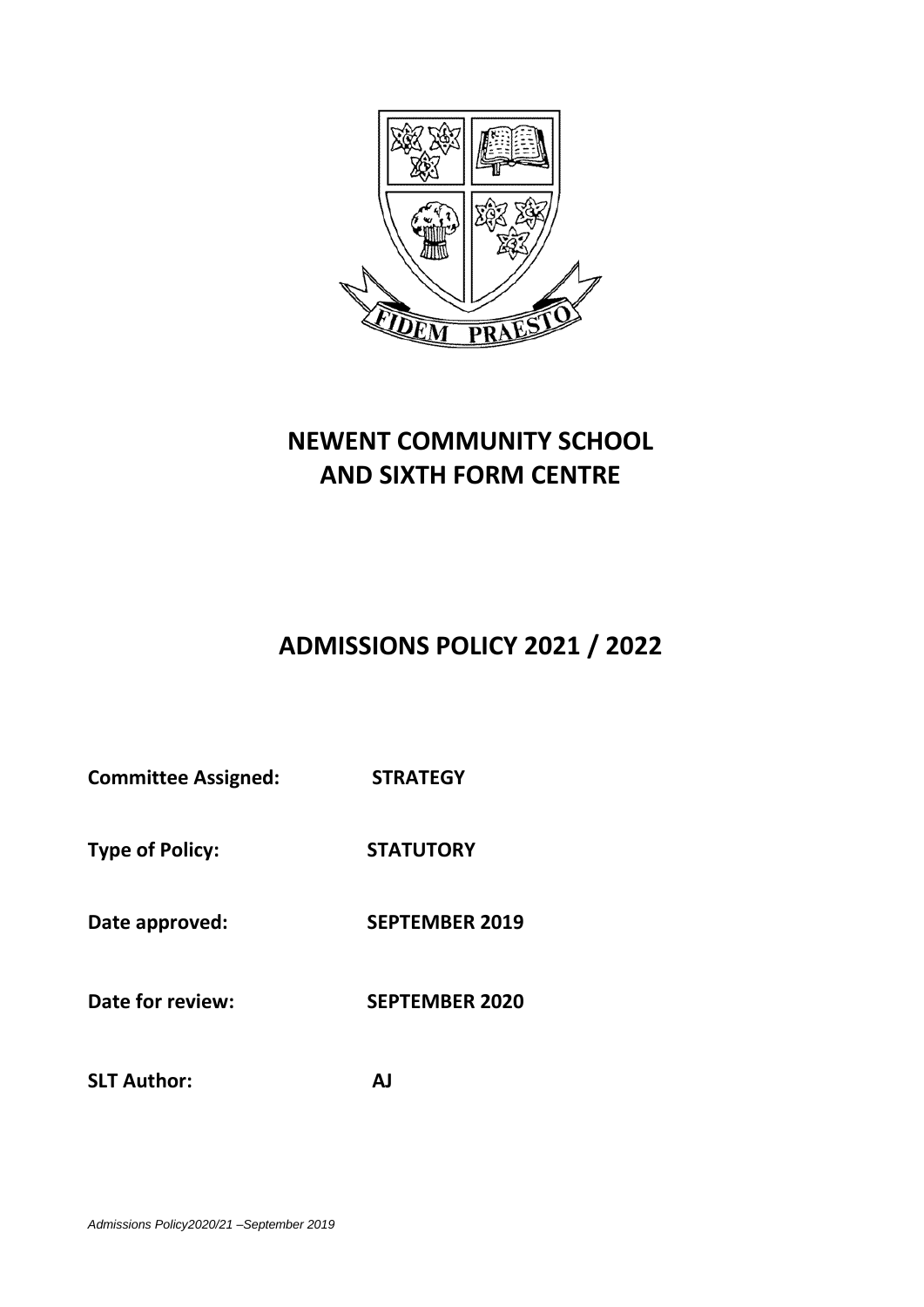# **ADMISSIONS POLICY**

### **FOR SEPTEMBER 2020 ONWARDS**

# **1. CATCHMENT AREA**

**Ashleworth, Bromsberrow, Churcham, Corse, Dymock, Hartpury, Hasfield, Highnam, Huntley, Kempley, Longhope** *(part NE of Luxley Road),* **Maisemore, Minsterworth, Newent, Oxenhall, Pauntley, Redmarley D'Abitot, Rudford, Staunton, Taynton, Tibberton, Tirley, Upleadon.** 

As an Academy admissions are the responsibility of the School Governors. The Governors have arranged with the Gloucestershire County Council for admissions procedures to be administered by the County Council but the final responsibility for deciding admissions rests with the Governors.

Pupils will be admitted at age 11 (Year 7) on a non-selective basis.

# **2. NUMBERS**

The Admission Number for pupils starting Year 7 in September 2021 is 239.

### **3. CRITERIA**

Where applications for admission exceed the number of places available, the following criteria will be applied, in the order set out below, to decide which children to admit.

a. Looked after children, including those children who appear (to the admission authority) to have been in state care outside of England and ceased to be in state care as a result of being adopted *(1)* or a child who was previously looked after but immediately after being looked after became subject to an adoption  $(2)$ , child arrangements order  $(3)$  or special guardianship order (4) *.*

b. Children living in the priority catchment <sup>(5)</sup> area normally served by the school, who will have siblings <sup>(6)</sup> registered at the start of the term in September when the applicant would start year 7.

c. Children living in the priority catchment  $(5)$  area normally served by the school with the strongest geographical claim, measured in a direct line (7)

d. Children for whom only one particular school is appropriate due to an exceptional medical condition. *Applications under this criterion will only be considered if they are supported by a written statement from the child's doctor. This must demonstrate that there is a very specific connection between the medical need and the facilities or resources of the school concerned.* 

e. Children who live outside the priority catchment area normally served by the school, who will have siblings attending the school when the younger child is admitted. (6)

f. Children who live outside the priority catchment area normally served by the school with the strongest geographical claim, measured in a direct line.

#### Notes:

- *(1) A child is regarded as having been in state care outside of England if they were in the care of or were accommodated by a public authority, a religious organisation, or any other provider of care whose sole or main purpose is to benefit society.*
- *(2) This includes children who were adopted under the Adoption Act 1976 (see section 12 adoption orders) and children who were adopted under the Adoption and Childrens Act 2002 (see section 46 adoption orders).*
- *(3) Under the provisions of s.12 of the Children and Families Act 2014, which amend section 8 of the Children Act 1989, residence orders have now been replaced by child arrangements orders.*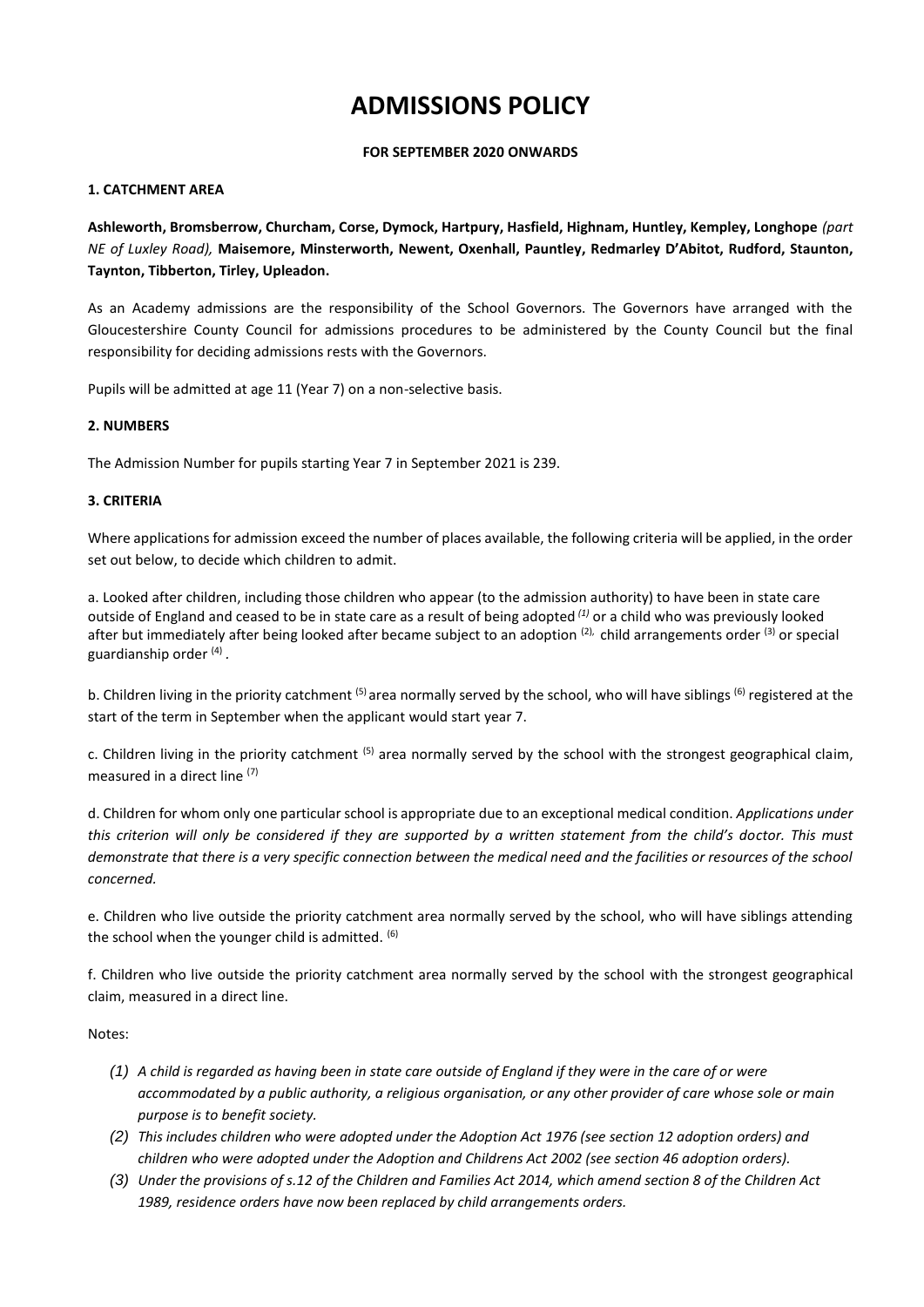- *(4) See Section 14A of the Children Act 1989 which defines a 'special guardianship order' as an order appointing one or more individuals to be a child's special guardian (or special guardians).*
- *(5) A map of the catchment area is available on request from the school*
- *(6) A sibling is a brother or sister, half-brother or sister, adopted brother or sister, step-brother or sister, or the child of the parent's/carer's partner, and in every case, the child must be living in the same family unit at the same address. Section 576 of the 1995 Education Act defines 'parent' to include:* 
	- *all natural parents, whether they are married or not; •any person who, although not a natural parent, has parental responsibility for a child or young person; any person who, although not a natural parent, has care of a child or young person*
- *(7) Where any particular category at criteria is oversubscribed, criterion (strongest geographical claim based on straight line distance) will be used to determine which child will be offered a place.*

*In the event of a tie between two or more children when applying criterion 6 the strongest geographical claim [Strongest geographical claim [based on straight line distance - measured in a straight line from the ordnance survey point of the child's home address (including flats) to a central point of the school, using the Local Authority's computerised measuring system] with those living closer to the school receiving the higher priority. Where there are not enough places available to offer all such children a place at the school, a process of random allocation will be followed by the Governing Body.* 

# **4. WAITING LISTS**

If the school is oversubscribed, a waiting list will be held for (at least) the first school term (i.e. until the end of December). The waiting list will be prioritised according to the school's oversubscription criteria.

# **5. FAIR ACCESS PROTOCOLS**

The school has signed up to the In-Year Fair Access Protocols held by the Local Authority. Should a vulnerable child within these Protocols require a place at the school, they will take precedent over any child on the waiting list.

# **6. SEN CHILDREN**

Children with statements of special educational needs or an Educational Health Care Plan (EHCP) that name the school in the statement / EHCP will be admitted to the school regardless of their place in the priority order.

# **7. IN YEAR ADMISSIONS**

Where students already in secondary education apply for admission. They will be admitted according to the relevant criteria listed above, providing that the admission would not prejudice the education of existing students or the efficient use of resources.

Where the number of applications exceeds the published admissions number in a year group, a waiting list will be maintained for the duration of the academic year of admission. If a place in the year group becomes vacant, pupils on the waiting list will be offered places in the order defined by the above over-subscription criteria. Priority is not given based on the date that the application for admission was received. Therefore for example, if a child moves to a location near to the school after the normal admissions process has been completed and they have a higher priority based on the above criteria, they will be ranked above those with lower priority already on the list

Any applications for a school made outside the normal year of entry to the school must be made directly to the school. The school has been delegated the responsibility for the administration of this process. Parents must be in receipt of either a formal offer letter or a formal refusal letter stating the legal grounds for refusal with clear advice as to how the parent may appeal the decision.

# **8. ADMISSION APPEALS**

Appeals against decisions on admission may be made to an independent Appeals Committee. Details of the name and the address of the clerk of the appeals committee may be obtained from the school and full details of the appeal procedure will be sent upon request.